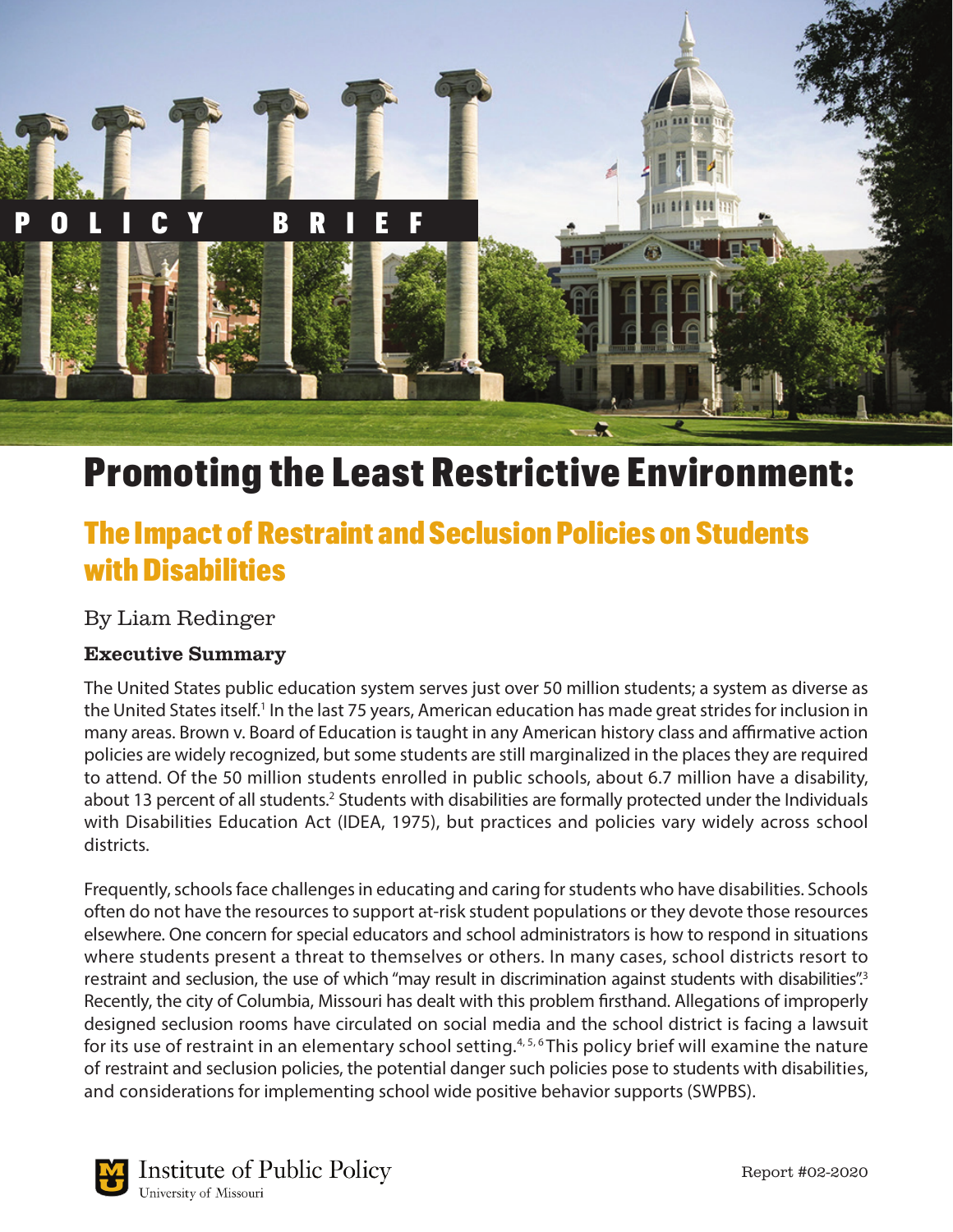#### History and Associated Literature

On November 29, 1975, President Gerald Ford signed the Education for All Handicapped Children Act. This landmark piece of legislation, reauthorized in 1997 as the Individuals with Disabilities Education Act (IDEA), "is a federal law that requires each state to ensure that a free appropriate public education (FAPE) is available to all eligible children with disabilities residing in that state."7 The notion of FAPE, like many other legal statutes, developed out of the equal protection clause of the 14th amendment to the Constitution.<sup>8</sup> Cited in numerous cases of social reform, the equal protection clause is vital for understanding the treatment of students with disabilities.

To comply with the equal protection clause, the U.S. Department of Education: Office for Civil Rights, broadly defines restraint as "restricting the student's ability to move his or her torso, arms, legs or head freely" and defines seclusion as "confining a student alone in a room or area that he or she is not permitted to leave."<sup>9</sup> Generally, restraint and seclusion are seen as a last result in addressing student behaviors, but another USDE report found that during the 2013-2014 school year students with disabilities accounted for 12% of public school enrollment, but 67% of the total number of restraints and seclusions (See Figure1).<sup>10</sup> In a 2012 resource document, the USDE created 15 principles for schools to follow concerning restraint and seclusion, the first of which states "Every effort should be made to prevent the need for the use of restraint and for the use of seclusion."11

 $\overline{a}$ Figure 1. Students restrained or secluded



The first responsibility of all educators and education leaders is to foster a safe and healthy environment that enables learning.12 Unfortunately, restraint and seclusion practices regularly contribute to a learning environment that feels neither safe or healthy for students who have disabilities. For many schools, finding a balance between ensuring a positive, safe environment for students with disabilities and their classmates remains a challenge. In a 2012 journal article, Villani, Parsons, Church, and Beetar explain 39% of states still have no laws, policies, or guidelines concerning the use of restraint or seclusion; 87.5% of states and territories still allow prone restraints or restraints that restrict breathing;

only 45% of states and territories requires or recommend that schools automatically notify parents or guardians of restraint or seclusion use.13Although slightly dated, these statistics raise concerns regarding the efficacy of restraint and seclusion.

Because of the IDEA, schools have made great progress in many areas of inclusion for students with disabilities. An area where many schools differ in IDEA application, however, is in the implementation of the Functional Behavioral Assessment, or FBA. In terms of implementation, "the benefit of a good FBA is that staff will know what the antecedents of inappropriate behaviors are, which enables staff to minimize their occurrence."<sup>14</sup> Instead of proactively assessing individual student behaviors, many schools lean on restraint and seclusion to deal with concerning behaviors after an event occurs. This posture of defense forces educators into positions where they may not be able to effectively diffuse high-stress situations.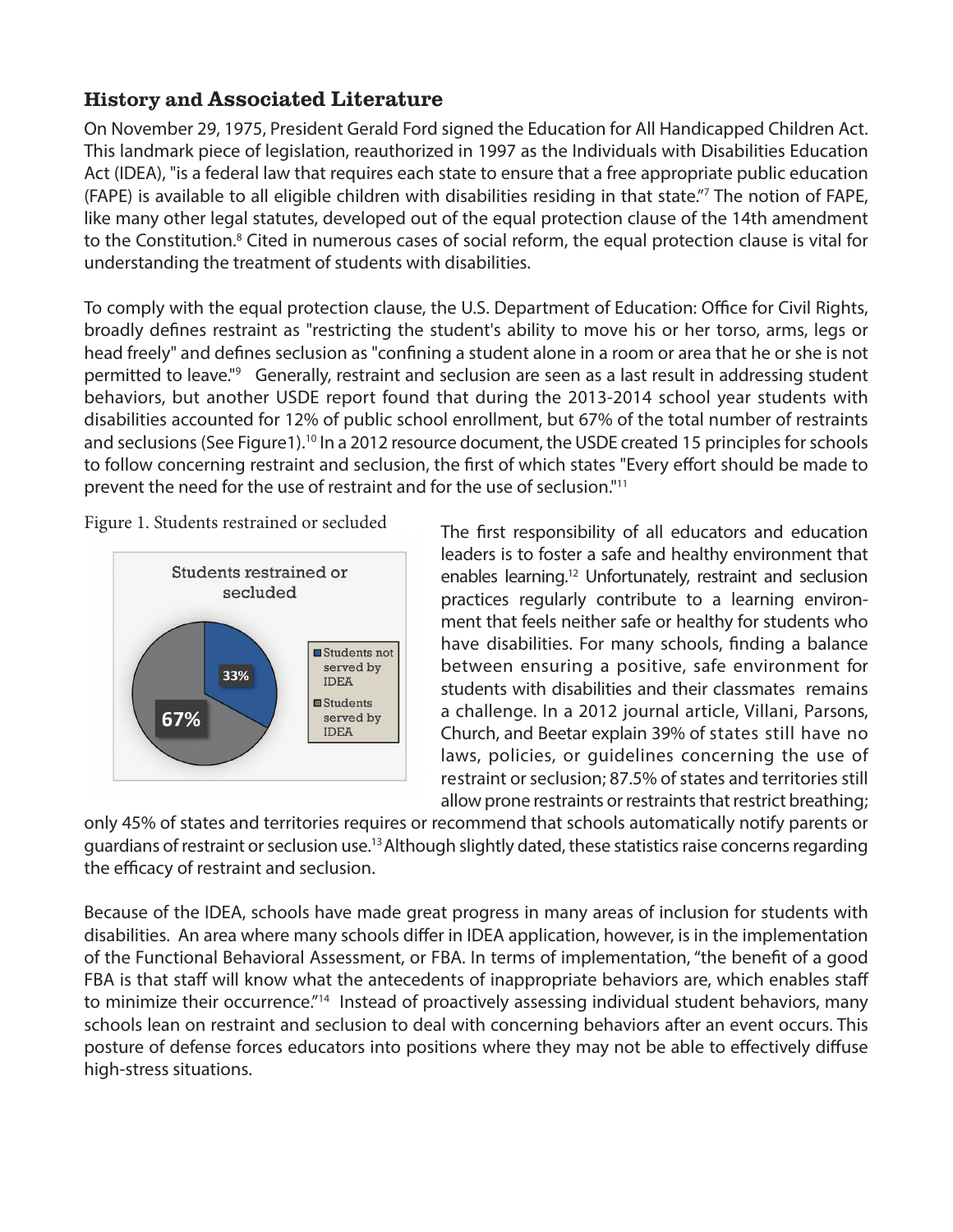### Policy Considerations

In some extreme cases, restraint and seclusion may be necessary. In settings where an immediate threat is present, trained personnel should have a plan for the safe use of restraints. While this need is apparent, school districts have access to more effective behavioral analysis tools to deescalate dangerous situations. According to a recent study, "While restraint and seclusion continue to be used in school settings, there is [little] data supporting the effectiveness of these procedures to improve behavior."15 In addition, "there is a growing concern that the current pattern of restraint and seclusion use in schools is leading to educational, psychological, and social damage for students."16 These concerns are further magnified for students who have disabilities, some of whom face more social and emotional challenges in the classroom than their classmates. Careful analysis suggests "Reducing the inappropriate use of restraint and seclusion will require that schools implement evidence-based practices to educate and support students with significant behavioral need."17

Among the potential considerations for addressing concerns over restraint and seclusion, the most compelling is the use of "individualized support for the students with a focus on evidence-based practices that increase quality of life as well as decrease students' problem behavior and improve adaptive behavior." This suggestion is best implemented through the framework of Schoolwide Positive Behavior Supports (SWPBS). According to Kurth and Enyart (2016), "SWPBS is a broad-based, preventive approach to supporting student behavior, incorporating principles of applied behavior analysis, contextual validity, systems change, inclusive ethics, and stakeholder collaboration." Generally, SWPBS are applied in a multi-tiered system that applies to all students in all situations. The multitiered system is a far more inclusive option than restraint and seclusion and is specifically designed to minimize unnecessary disciplinary action. Kurth and Enyart write that the tier system usually includes Tier 1 universal supports or instruction and preventative strategies for all students across all settings, Tier 2 targeted supports for students whose behaviors are unresponsive to universal practices, and Tier 3 intensive supports for those needing more supports than provided in Tiers 1 and 2.<sup>21</sup> For example, a universal Tier 1 support may include teaching school-wide expectations to every student. In addition to strong Tier 1 supports, Tier 2 and Tier 3 interventions include more structured plans that focus on increased supervision, positive reinforcements, and pre-corrections of negative behaviors.<sup>22</sup>

Despite progress in implementation of SWPBS, many school districts are slow to implement the policy, many do not adequately report data, and there is great variety in states' adoption of such laws.<sup>23, 24</sup> To remedy the outsize use of restraint and seclusion in special education settings, the following should be considered:

- 1. At the Federal level, include clear, directed language in future reauthorizations of the IDEA to mandate restraint and seclusion only be used in situations where there is imminent danger to the student or staff present.
- 2. At the state level, draft policy draft policy requiring, or incentivizing, school districts. At the district level, school boards should adopt definitions of restraint and seclusion consistent with the Department of Education's Office of Civil Rights and state-level policy.
	- a) Redirect a portion of funds used for training in restraint and seclusion to fund crisis management and positive behavior support programs.
	- b) Establish clear chains of command to minimize school faculty involved when restraint and seclusion are deemed necessary.
	- c) Require functional behavior assessments for all students who have an individualized education program (IEP) on file.  $\leq$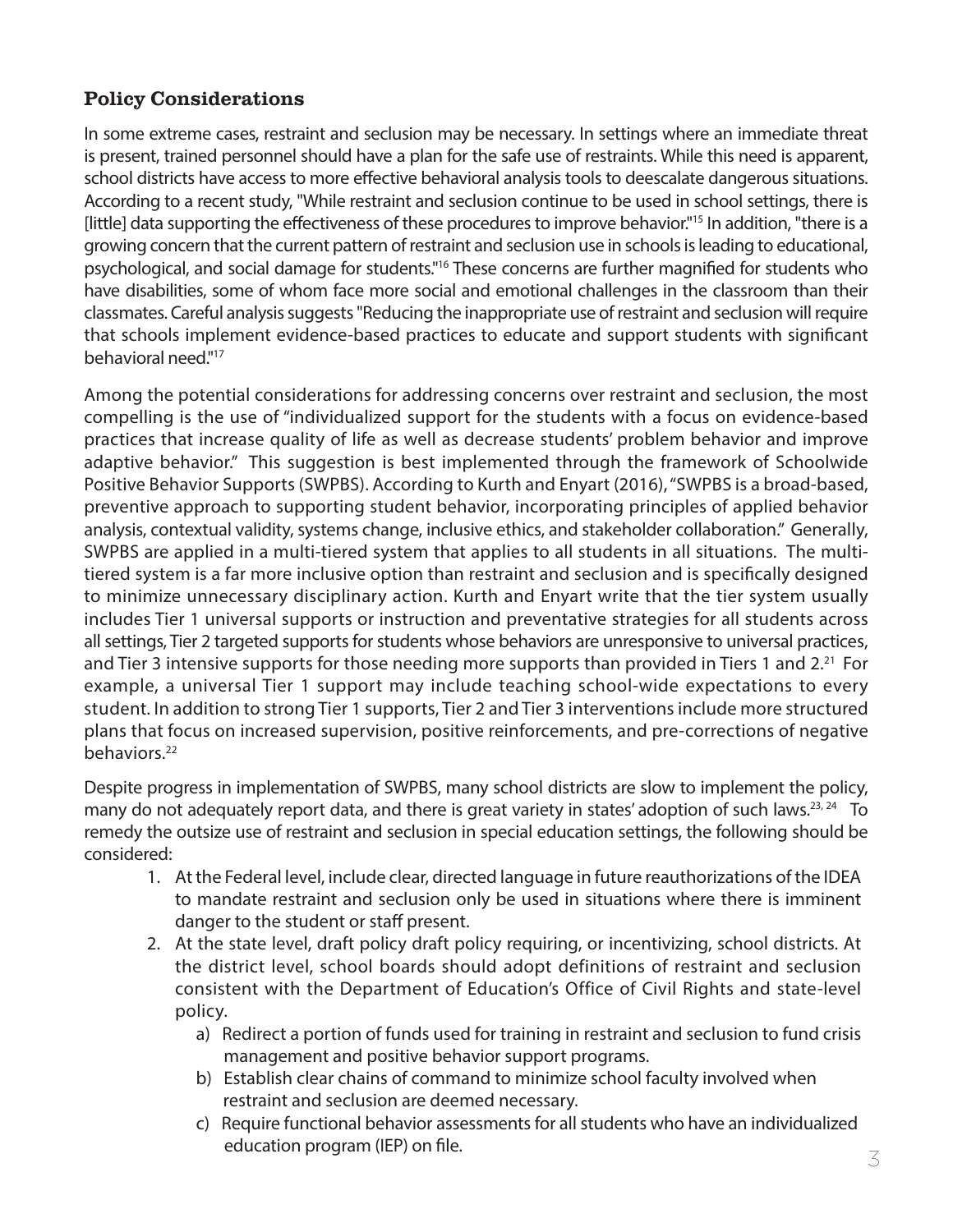#### **Conclusion**

To best care for students and their families, school districts such as Columbia have an opportunity to expand their thinking as it pertains to restraint and seclusion. A proactive approach may be considered before restraint becomes necessary to increase positive behavioral and educational outcomes for students with disabilities. The vision of equality laid out in the 14th Amendment to the U.S. Constitution has been pursued in many ways for many groups of people. For students and individuals with disabilities, equality is an ongoing discussion. Schools bear much of the responsibility in this discussion and should consider the proposals in this brief as potential avenues toward further inclusion in educational settings.